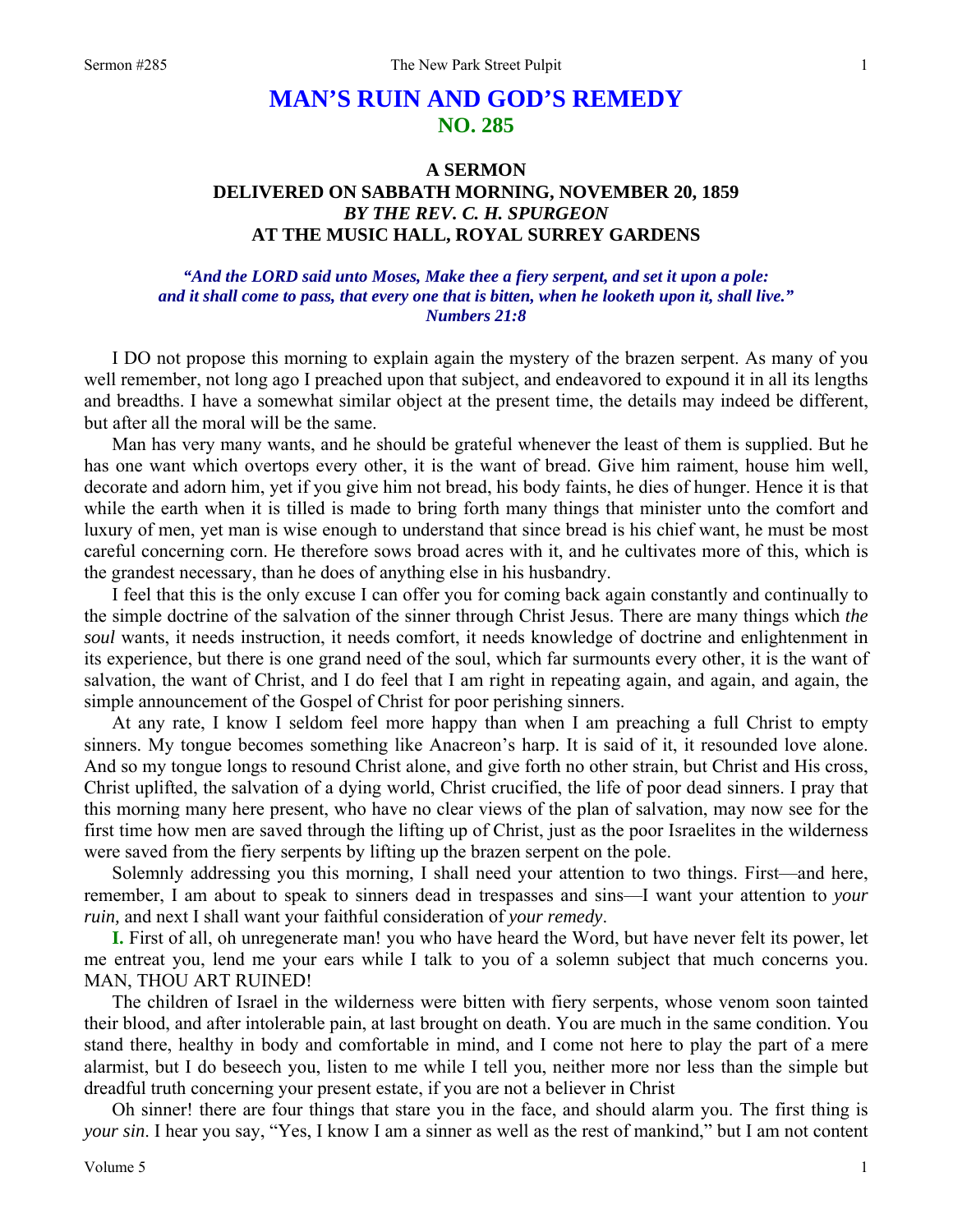with that confession, nor is God content with it either. There are multitudes of men who make the bare confession of sinnership, the general confession that all men are fallen, but there are few men who know how to take that confession home, and acknowledge it as being applicable to them.

Ah! my hearers, you that are without God and without Christ, remember, not only is the world lost, but you are lost yourself, not only has sin defiled the race, but you yourself are stained by sin. Come now, take the universal charge home to yourself. How many have your sins been! Count them, if you can. Stand here and wonder at them. Like the stars of midnight, or as the sands by the seashore, innumerable are your iniquities. Twenty, thirty, forty, or fifty, perhaps more than fifty years have rolled over your head, and in any one of these years your sins might outcount the drops of the sea. How innumerable then, have they become in ALL your life!

And what if you should say they are but little ones, yet since they are so many, how great has the mountain become. Though they were but as grains of sand, yet are they so many that they might make a mountain that would soar above the stars. Pause, I beseech you, and let your conscience have play for a moment. Count over your iniquities, turn over the pages of your history, and tell the blots, if you can, and count the mistakes. But no, you are committing fresh sins while you are recounting these, and the denial of your innumerable sins were but the multiplication of them. You are increasing them, perhaps even while you are counting them.

And then, think how aggravated they have been. I will not venture to mention the grosser sins into which some of you have fallen. It may be that I have here those who have cursed God to His face, who have asked Him to blast their limbs and to destroy their souls. I may have those here who have ventured even to deny God's existence, though they have been walking all their lives in the midst of His works, and have even received the breath in their nostrils from Him. I may have some who have despised His Word, laughed at everything sacred, made a jest of the Bible, made a mockery of God's ministers and of His servants.

Call, I beseech you, these things to your remembrance, for though you have forgotten them, God has not. You have written them in the sand, but He has engraved them as in eternal brass, and there they stand against you. Every crime that you have done is as fresh in the memory of the Most High as though it were committed yesterday, and though you think that the repentance of your grey old age might almost suffice to blot out the enormities of your youth, yet be not deceived. Sin is not so easily put away, it needs a greater ransom than a few expressions of regret or a few empty tears.

Oh call, you great sinners, call to your recollection, the enormities you have committed against God. Let your chambers speak, let your beds bear witness against you, and let the days of your feasting, and your hours of midnight rioting—let these things rise up to your remembrance. Let your oaths roll back from the sky against which they have smitten, and let them return into your bosom, to awake your conscience and bestir you to repentance.

But what am I saying? I have been talking of *some* men who have committed great iniquity. Ah! sinner, be you whosoe'er you may, I charge you with *great* sin. Brought up in the midst of holy influences, nurtured in God's house, it may be that some of my unregenerate hearers this morning may not be able to remember a single instance of blasphemy against God. It may be that you have never outwardly done despite to any sacred thing.

Ah, my hearer, think you, your sin may be even greater than that of the profligate, or the debauchee, for *you* have sinned against light and against knowledge, you have sinned against a mother's prayers and against a father's tears, *you* have rebelled against God's law, knowing the law. When *you* were sinning, conscience pricked you, and yet you did sin. You knew that hell was the portion of the ungodly, and yet you are ungodly still. You know the Gospel of Christ, you are no ignoramus. Your mother took you in her arms to the house of God, and here you are even now. Every sin you have committed receives a greater aggravation on account of the light you have received, and the privileges you have enjoyed.

Oh, my hearer, think not that you can escape in this thing, your sin has bitten you with a terrible bite. 'Tis no flesh wound as you dream, but the venom has entered into your veins. 'Tis no mere scurf upon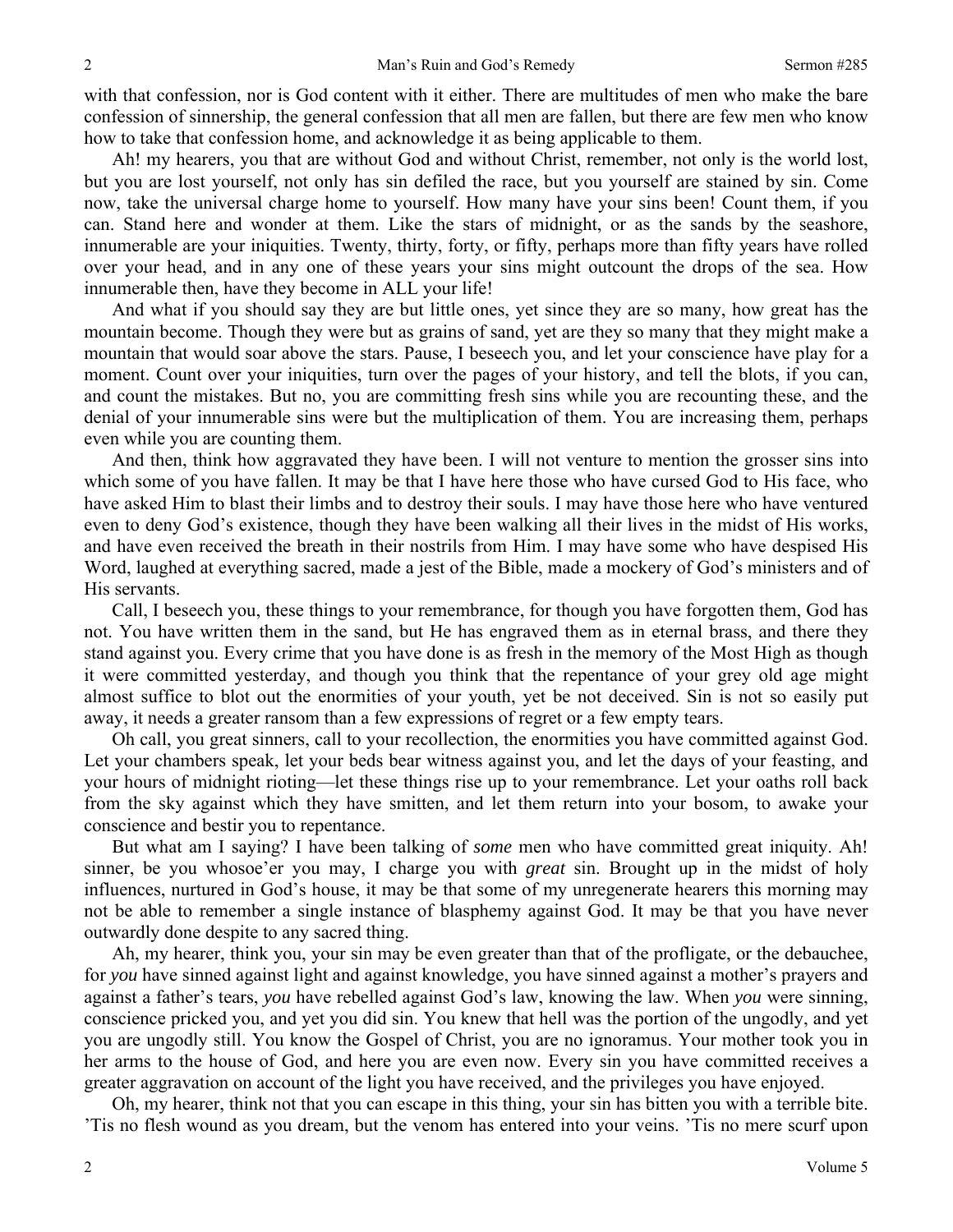the surface, but the leprosy lies deep within. You have sinned. You have sinned continually. You have sinned with many aggravations. Oh, may God convict you of this charge, and help you to plead guilty to it. Can you not some of you, if you are honest to yourselves, call to remembrance peculiar sins that you have committed? You remember your sick bed, and your vow you made to God—where is it now? You have returned like the dog to its vomit, and the sow that was washed to her wallowing in the mire.

You remember that prayer that you offered in the time of your distress, you remember too, that God graciously delivered you, but where is the thanksgiving that you promised to Him? You said you would give Him your heart, but where is it? In the black hand of the devil still! You have been a liar to God, you have deceived Him, or you have pretended at least that you would give Him your soul, and you have not done so.

And think too of certain special sins you have committed after receiving special warning. Do you not remember going out from the house of God with a tender conscience, and then running into sin to harden it again? Do you not remember, some of you, how after being alarmed and startled, you have gone your way, and gone to your evil companions and laughed away the impressions that you have received? This is no mean sin—to strive against the striving Spirit, and to resist the influence that was drawing you to the right path.

I beseech you, call to recollection your sins. Come, don't be cowards. Don't shut up the book, open it. Look and see what you have been, and if you have been that which you are ashamed of, I beseech you look it in the face, and make acknowledgment and confess it. There is nothing to be gotten by hiding your sins. They'll spring up, man, if you dig deep as hell to hide them, they'll spring up.

Why not now be honest and look at them today, for they'll look at you by and by, when Christ shall come in the clouds of judgment. If you look not at them, they'll stare you in the face with a look that will wither your soul and blast it into infinite torment and unutterable woe. Your sin, your sin, should make you tremble and feel alarmed.

But I go further. Sinner, you have not only your sin to trouble you, but there is a second thing, there is *the sentence of condemnation gone out against you.* I have heard some ministers talk of men being in a state of probation. No such thing, no man has a state of probation at all. You are condemned already. You are not today, my unregenerate hearers, prisoners at the bar about to be tried for your lives. No, your trial is over, your sentence is past already, and you are now this day condemned. What though no officer has arrested you, though death has not laid his cold hand upon you, yet Scripture says, "He that believeth not is condemned already because he believeth not on the Son of God."

Man, the black cap is on the judge's head. He even now declares you lost, nay, more than this, if you would rightly know your own estate, you are standing—mark that, my careless hearer—you are standing under the gallows, with the rope on your neck, and you have but to be cast off from the ladder by the hand of death and you are swinging in eternity lost and ruined. If you only knew your position, you would discover that you are criminals with your necks on the block this morning, and the bright axe of justice is gleaming in this morning's sunlight, and God alone knows how long it is ere it shall fall, or rather how soon you shall feel its keen edge, and its edge shall be stained with your blood.

You are condemned *already*. Take that home, man. Your sentence is signed in heaven and sealed and stamped, and the only reason why it is not carried out is because God in mercy respites you. But you are condemned, and this world is your condemned cell from which you shall soon be taken to a terrible execution.

Now, you do not believe this. You think that God is putting you on your trial, and that if you behave as well as you can, you will get off. You think that in some future day you may yet blot out your sin. But when the criminal is condemned, there is no room left for good behavior to alter the sentence. When a capital sentence is passed upon him, that sentence is not to be moved by anything that he can do. And your sentence is passed, passed by the judge of all the earth, and nothing you can do can alter that sentence.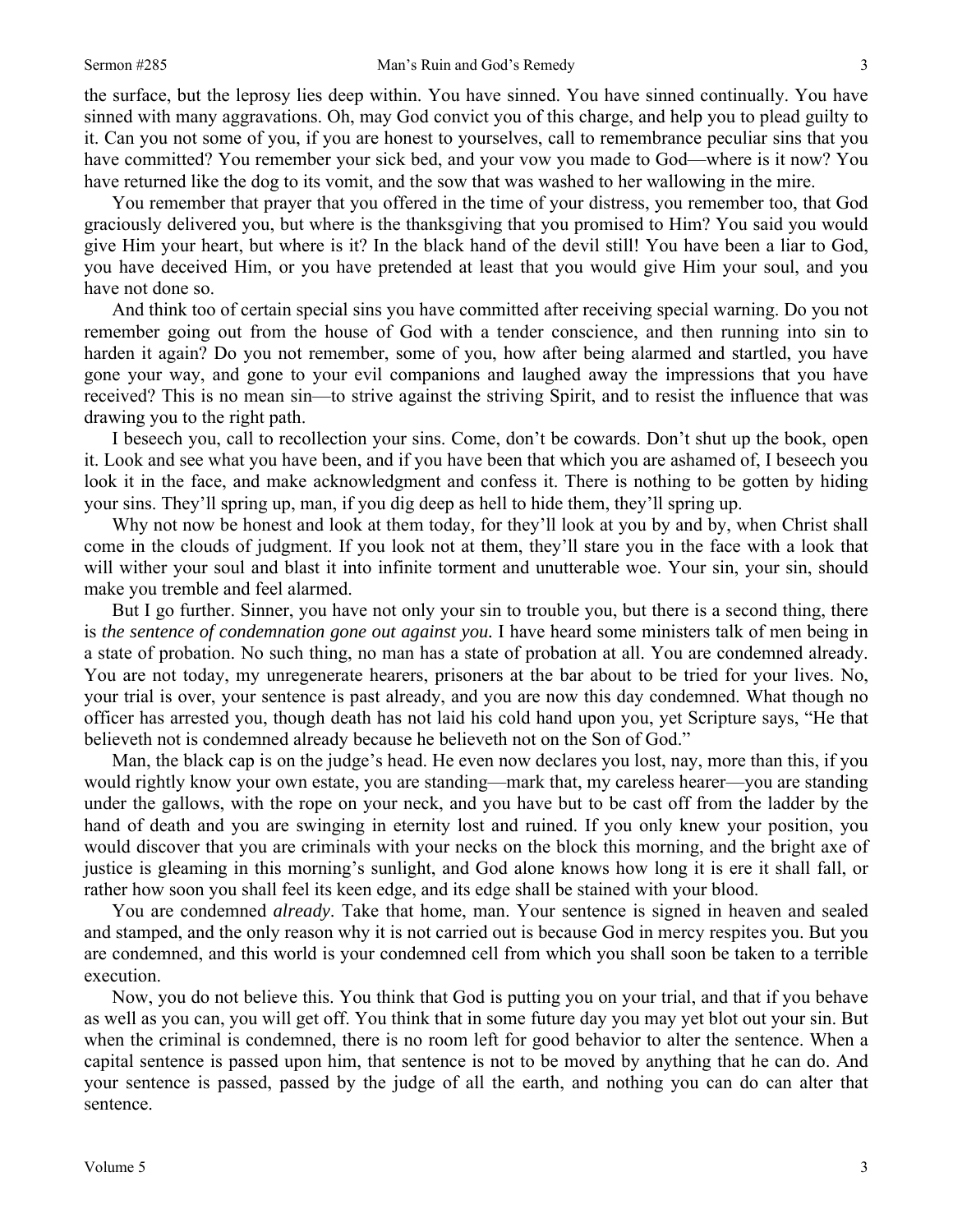The law of leaves no room for repentance. Condemned you are and condemned you must be, unless that one way of escape, that I am forthwith about to explain, shall be opened to you by God's rich grace—you are condemned *already*.

Now let me ask you one question ere I leave this point. Sinner, you are condemned today. I ask you this, whether you do not deserve it? If you are what you should be, and what I hope the Lord will make you, you will say, "Deserve it, ay, that I do! If I never committed another sin, my past sins would fully justify the Lord in permitting me to go down alive into the pit."

The first sin you ever committed condemned you beyond all hope of self-salvation, but all the sins you have committed since then have aggravated your guilt, and surely now the sentence is not only just, but more than just. You will have one day, if you repent not, to put your finger on your lips and stand in solemn silence, when God shall ask you whether you have anything to plead, why the sentence should not be carried into execution. You will be compelled to feel that God condemns you to nothing more than you deserve, that His sentence is just—a proper one on such a sinner as you have been.

Now, these two things are enough to make any man tremble, if he did but feel them—his sin and his condemnation. But I have a third to mention. Sinner, there is this to aggravate your case and increase your alarm—*your helplessness,* your utter inability to do anything to save yourself, *even* if God should offer you the chance. You are today, sinner, not only condemned, but you are dead in trespasses and sins.

Talk of performing good works—why, man, you cannot. It is as impossible for you to do a good work while you are what you are, as it would be for a horse to fly up to the stars. But you say, "I will repent." Nay, you cannot. Repentance is not possible to you as you are, unless God gives it to you. You might force a few tears, but what are those? Judas might do that and yet go out and hang himself, and go to his own place. You cannot repent of yourself. Nay, if I had to preach this morning, salvation by faith apart from the person of Christ, you would be in as bad a condition as if there were no Gospel whatever.

Recollect, sinner, you are so lost, so ruined, so undone, that you can do nothing to save yourself. Your wound is so bad that it cannot be cured by any mortal hand. Your inability is so great, that unless God pulls you up out of the pit into which you have fallen, you must lie there and rot for all eternity. You are so undone that you can neither stir hand, nor foot, nor lips, nor heart, unless grace help you.

Oh, what a fearful thing it is to be charged, tried, condemned, and then moreover, to be bereft of all power. You are today as much in the hand of God's justice as a little moth beneath your own finger. He can save you if He will, He can destroy you if He pleases, but you yourself are unable to escape from Him.

There is no door of mercy left for you by the law, and even by the Gospel there is no door of mercy which you have power to enter, apart from the help which Christ affords you. If you think you can do anything, you have yet to unlearn that foolish conceit. If you fancy that you have some strength left, you have not yet come where the Spirit will bring you, for He will empty you of all creature pretension, and lay you low and dash you in pieces, and bring you in a mortar and pound you till you feel that you are weak and without strength and can do nothing.

Now have I not indeed described a horrible position for a sinner to be in—but there is something more remaining, a fourth thing. Sinner, you are not only guilty of past sin, and condemned for it, you are not only unable, but if you were able, you are so bad that you would *never be willing* to do anything that could save yourself. And even if you had no sins in the past, yet you are lost, man, for you would go on to commit sin in the future.

For this know—your nature is totally depraved. You love that which is evil, and not that which is good. "Nay," says one, "I love that which is good." Then you love it for a bad motive. "I love honesty," says one. Yes, because it is the best policy. But do you love God? Do you love your neighbor as yourself? No, and you cannot do this, for your nature is too vile. Why, man, you would be as bad as the devil, if God were to withdraw all restraint and let you alone. Were He but to take the bit out of your mouth, and the bridle from your jaws, there is no sin that you would not commit.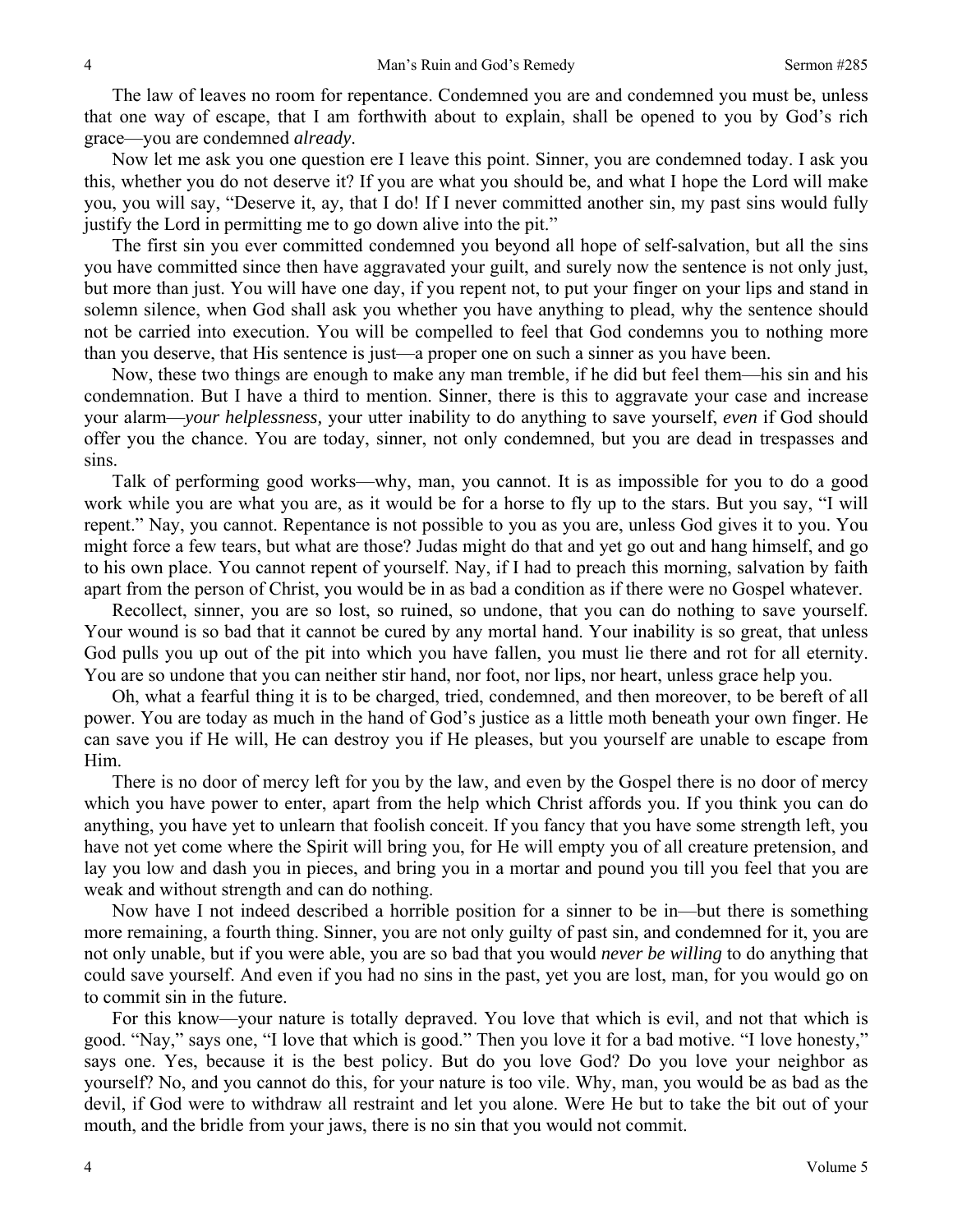Do you deny this? Do you say, "I am willing, I am willing to be holy and to be saved." Then God has you so, for if not, you would never be so by nature. If you should go out of this hall and say, "I hate such preaching as that," I should but reply, "I knew you did." Though one should say, "I will never believe that I am so lost as that," I should say, "I did not think you ever would—you are too bad to believe the truth," and if you should say, "I will never be saved by Christ, I will never bow so low as to sue for mercy and accept grace through Him," I should not be surprised, for I know your nature.

You are so desperately bad that you hate your own mercy. You do despise the grace that is offered to you—you do hate the Savior who died for you, for if not, why do not you turn now, man. If you are not so bad as I say you are, why not now down on your knees and cry for pardon? Why not now believe in Christ? Why not now surrender yourself to Him? But if you should do this, then I would say, "This is God's work, He has made you do it, for if He had not done it, you would not have been humble enough to bow yourself to Christ."

Let Arminianism go to the winds, let it be scattered forever from off the face of the earth, man is totally unable to feel his misery or seek relief, if he were able, he is totally unwilling. The sinner could not help the Holy Ghost, even if the Holy Ghost wanted the help of man to perfect His own operations. What! can it be possible that any man will say the creature is to help the Creator—that an insect of an hour is to be yoked with the Ancient of Days—the Eternal—that the clay is to help the potter in its own formation? Why, even if we grant the power, where would be the sympathy or the willing hand?

Man hates to be saved. He loves darkness, and if he has the light, it is because the light thrusts itself upon him. He loves death with a fatal infatuation, and if he be made alive, it is because the Spirit of God quickens him, converts his wicked heart, makes him willing in the day of His power, and turns him unto God.

Have I not now this morning made a most awful indictment against you? Mark, I mean it for every living man, woman, and child in this hall who has not faith in Christ. You may be fine gentlemen or grand ladies, you may be respectable tradesmen and very upright in your business, but I charge you before Almighty God with being sinners, condemned sinners, sinners that cannot save yourselves, and sinners, moreover, that would not save yourselves if you could, unless grace made you willing, you are sinners unwilling to be saved.

What a fearful indictment is this read in the face of high heaven! May some sinner as he hears it be compelled to say, "It is true, it is true, it is true of me, O Lord, have mercy upon me!"

**II.** Having thus set before you the hard part of the subject—THE SINNER'S RUIN—I now come to preach of HIS REMEDY.

A certain school of physicians tells us that *"Like cures like."* Whether it be true or not in medicine, I know it is true enough in theology—like cures like. When the Israelites were bitten with the fiery serpents, it was a serpent that made them whole. And so you lost and ruined creatures are bidden now to look to Christ suffering and dying, and you will see in Him the counterpart of what you see in yourselves.

While you are looking to Him, may God fulfill His promise and give you life. A remedy to be worth anything must reach the entire disease. Now Christ on the cross comes to man as man is, not as he may be made, but as he is. And it does this in the four several respects which I have already described.

I charge you with sin. Now in Christ Jesus behold the sinner's substitute—the sin-offering. Do you see yonder man hanging on the cross, He dies an awful death. In Him prophecy receives a terrible accomplishment, of Him Almighty vengeance makes a tremendous example. JEHOVAH has cast off and abhorred, He has been wroth with His Anointed. The terrors of the Lord are heavy on His soul. And why does that man Christ Jesus, die?—not as Himself a sinner, but as numbered with transgressors.

O soul, if you would know the terrors of the law, behold Him who was made the curse of the law. If you would see the venom of the fiery serpent's bite, look to yonder brazen serpent, and if you would see sin in all its deadliness look to a dying Savior. What makes Christ die? Sin! though not His own. What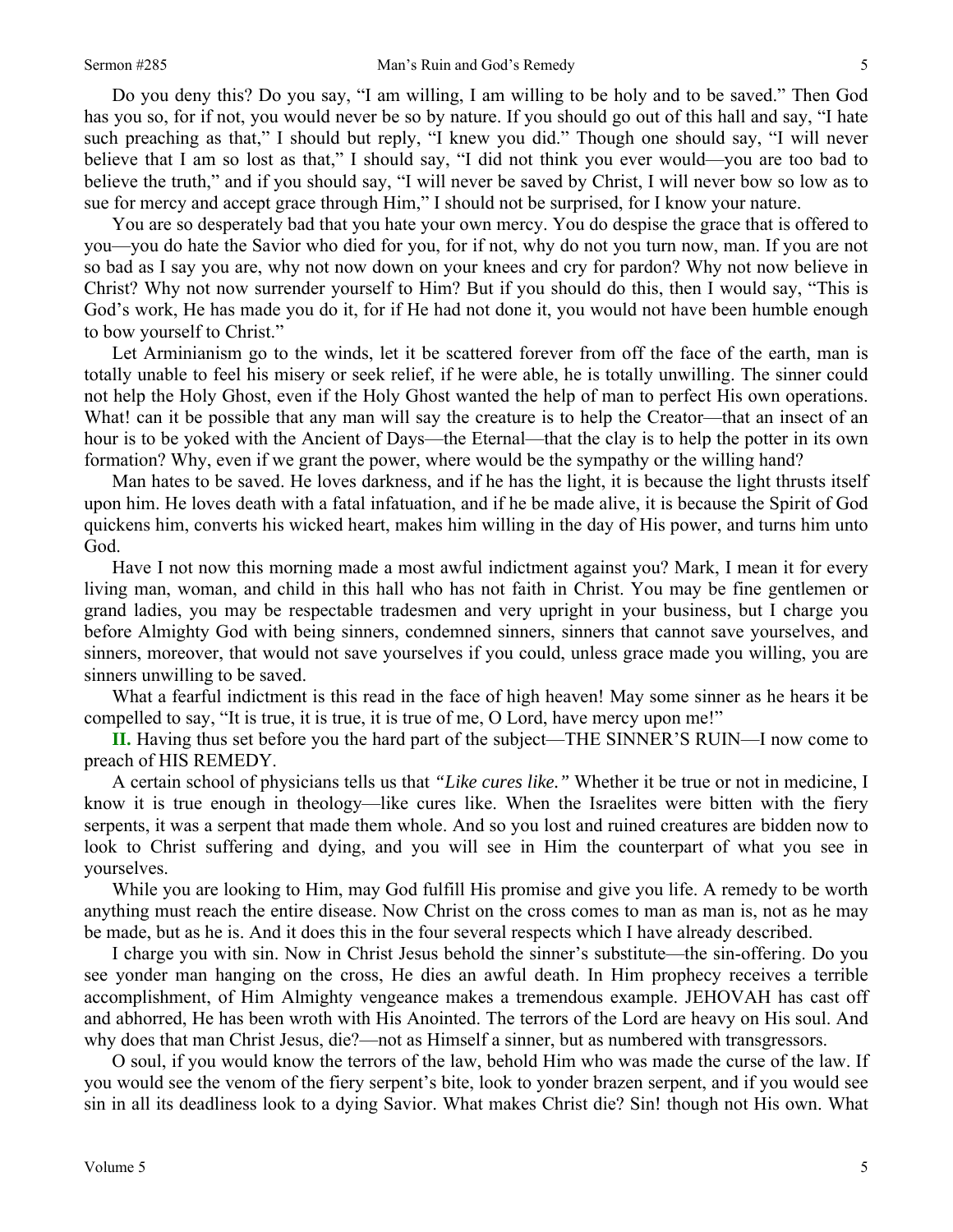makes His body sweat drops of blood? Sin! What nails His hands? What opens His side? Sin! Sin does it all. And if you are saved it must be through yonder sin-offering, yon dying, bleeding Lamb.

"But," saith one, "my sins are too many to be forgiven." Stop awhile, turn your eye to Christ. Sometimes when I think of my sin I think it is too great to be washed away, but when I think of Christ's blood, oh I think there can be no sin great enough for that to fail in cleansing it every whit. I seem to think, when I see the costly price, Christ paid a very heavy ransom. When I look at myself I think it would need much to redeem me, but when I see Christ dying I think He could redeem me if I were a million times as bad as I am.

Now remember Christ not only paid barely enough for us, He paid more than enough. The apostle Paul says, "His grace abounded—"superabounded," says the Greek. It ran over, there was enough to fill the empty vessel, and there was enough to flood the world besides. Christ's redemption was so plenteous, that had God willed it, if all the stars of heaven had been peopled with sinners, Christ need not have suffered another pang to redeem them all—there was a boundless value in His precious blood. And sinner, if there were so much as this, surely there is enough for you.

And then again, if you are not satisfied with Christ's sin-offering, just think a moment, God is satisfied, God the Father is content, and must not you be? The Judge says, "I am satisfied, let the sinner go free, for I have punished the Surety in his stead," and if the Judge is satisfied, surely the criminal may be.

Oh! come, poor sinner, come and see, if there is enough to appease the wrath of God there must be enough to answer all the requirements of man. "Nay, nay," saith one, "my sin is such a terrible one that I cannot see in the substitution of Christ that which is *like* to meet it." What is your sin? "Blasphemy." Why, Christ died for blasphemy, this was the very charge which man imputed to Him, and therefore you may be quite sure that God laid it on Him if men did.

"Nay, nay," saith one, "but I have been worse than that, I have been a liar." It is just what men said of Him. They declared that He lied when He said, "If this temple be destroyed I will build it in three days." See in Christ a liar's Savior as well as a blasphemer's Savior.

"But," says one, "I have been in league with Beelzebub." Just what they said of Christ. They said that He cast out devils through Beelzebub. So man laid that sin on Him, and man did unwittingly what God would have him do. I tell you, even that sin was laid on Christ. Come, sinner, there is not a sin in the world with one exception which Jesus did not bear in His own body on the tree.

"Ah, but," says one, "when I sinned, I sinned very greedily. I did it with all my might. I took a delight in it." Ah! soul, and so did Christ take a delight in being your substitute. He said, "I have a baptism to be baptized with, and how am I straitened until it be accomplished!" Let Christ's willingness respond to the suggestion that your greediness in sin can make it too heinous to be forgiven.

"Ah!" cries another, "but sir, I acted ever with such a bad heart, my heart was worse than my actions. If I could have been worse I would. Among all my companions in vice there was not one who was so greedy of it and black in it as I." Well, but my dear hearer, if you have sinned in your heart, remember, Christ suffered in His heart. His heart-sufferings were the heart and soul of His sufferings. Look and see that heart all pierced, and the blood and water flowing therefrom, and believe that He is able to take away even your heart of sin, however black it may be.

"Yes," I hear another self-condemned one exclaim, "but I sinned without any temptation. I did it deliberately in cold blood. I had become such a wicked, beastly sinner, that I used to sit down and gloat over my sin before I committed it." Ah, but sinner, remember before Christ died He thought of it, ay, from all eternity He meditated on becoming your substitute. It was a matter of premeditation with Him, and therefore, let His forethought put aside your forethought. Let the greatness of His previous thought upon His sacrifice, put away the grievousness of your sin, on account of its having been committed in cold blood.

Does there yet come up some sobbing voice—"I have been worse than all the rest, for I did my sin by reason of a covenant which I made with Satan. I said, 'If I could have a short life and a merry one, I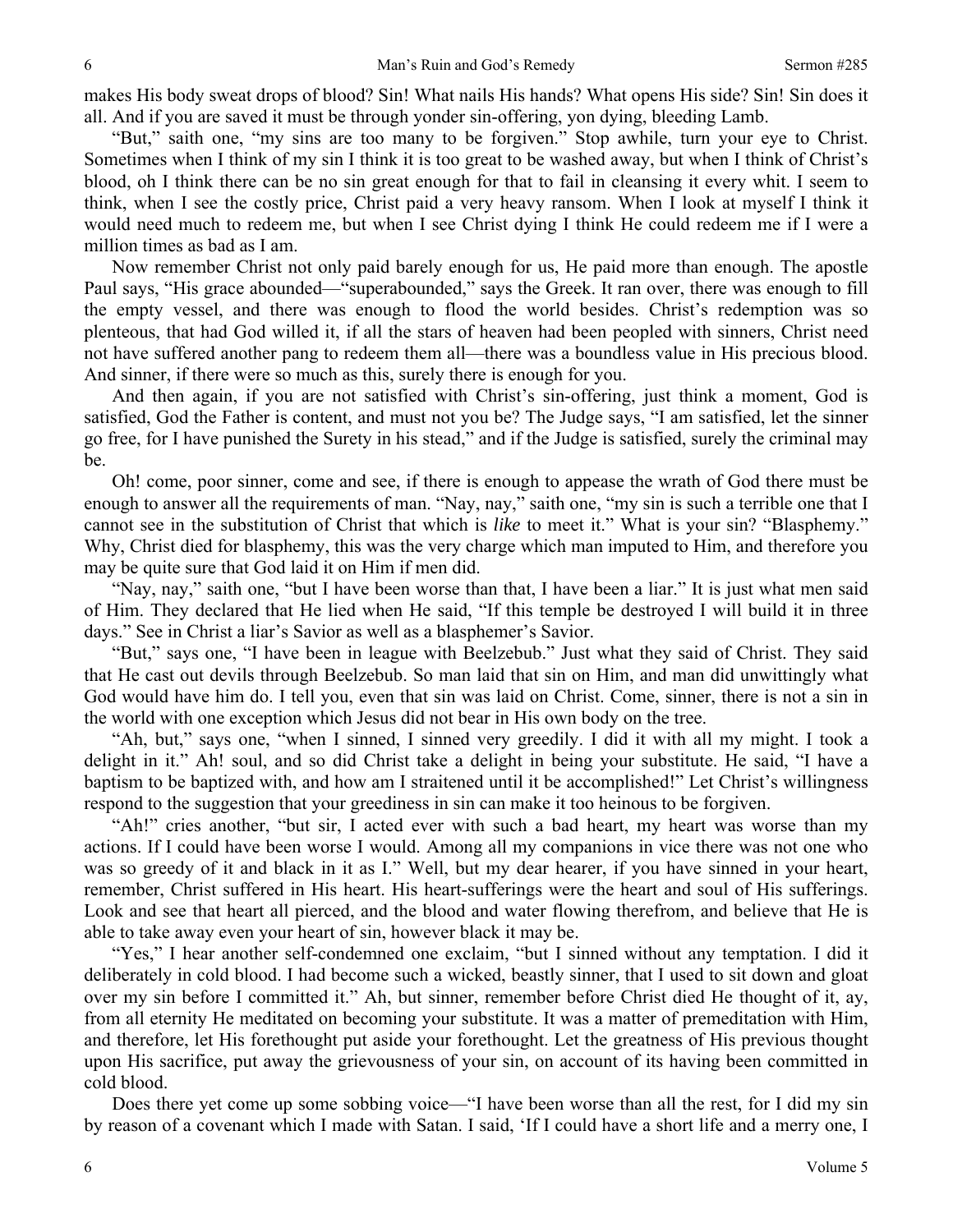would be content.' I made a covenant with death, and I made a league with hell." And what if I am commissioned to tell you that even this *bite* is not incurable? Remember, Jesus, the Son of God made a covenant on your account. It was a greater covenant than yours, not made with death and hell, but made with His Father on the behalf of sinners.

I want, if I can, to bring out the fact, that whatever there is in your sins there is its counterpart in Christ. Just as when the serpent bit the people, it was a serpent that healed them, so if you are bitten by sin, it is, as it were, your sin's substitute, it is your sin laid on Christ that heals you. Oh, turn your eyes then to Calvary, and see the guilt of sin laid upon Christ's shoulders, and say, "Surely he hath borne our griefs and carried our sorrows," and looking to Him you shall live.

Secondly, here is a remedy for *the condemnation*. I said, you were not only sinners, but condemned sinners. Yes, and Christ is not only your substitute for sin, but He is your condemned substitute too. See Him. He stands at Pilate's bar, is condemned before Herod and Caiaphas, and is found guilty. Nay, He stands before the awful bar of God, and though there is no sin of His own put upon Him, yet inasmuch as His people's sins were laid on Him, justice views Him as a sinner, and it cries, "Let the sword be bathed in His blood." Christ was condemned for sinners that they might not be condemned.

Look up, look away from the sentence that has gone out against you, to the sentence that went out against Him. Are you cursed?—so was He. "Cursed is every one that hangeth on a tree." Are you condemned?—so was He, and there was one point in which He excelled you, He was executed, and that you never shall be, if you look to Him now and believe that He is able to save you, and put your trust in Him.

In regard to the third particular. Our utter helplessness is such, that as I told you, we are unable to do anything. Yes, and I want you to look at Christ, was not He unable too? You, in your father Adam, were once strong, but you lost your strength. Christ too was strong, but He laid aside all His omnipotence. See Him. The hand that poises the world hang on a nail. See Him. The shoulders that supported the skies are drooping over the cross. Look at Him. The eyes whose glances light up the sun are sealed in darkness. Look at Him. The feet that trod the billows and that shaped the spheres are nailed with rude iron to the accursed tree.

Look away from your own weakness to His weakness, and remember that in His weakness He is strong, and in His weakness you are strong too. Go see His hands, they are weak, but in their weakness they are stretched out to save you. Come view His heart, it is rent, but in its cleft you may hide yourself. Look at His eyes, they are closing in death, but from them comes the ray of light that shall kindle your dark spirit. Unable though you are, go to Him who Himself was crucified through weakness, and remember that now, "He is able to save them to the uttermost that come unto God by him."

I told you you could not repent, but if you go to Christ He can melt your heart into contrition, though it be as hard as iron. I said you could not believe, but if you sit down and look at Christ, a sight of Christ will make you believe, for He is exalted on high to give repentance and remission of sins.

And then the fourth thing. "Oh," cries one, "you said we were too estranged to be even willing to come to Christ." I know you were, and therefore it is He who came down to you. You would not come to Him, but He comes to you this morning, and though you are very evil, He comes with sacred magic in His arm, to change your heart.

Sinner, you unwilling, but guilty sinner, Christ stands before you this morning, He who was made in the likeness of sinful flesh, a man and a brother born for adversity. And He puts His hand today in your hand, and He says, "Sinner, will you be saved? Then trust in Me."

Ah! if I preach the Gospel, you will reject it, but if *He* preaches it you cannot. I think I see the crucified one finding His way in that thick crowd under the gallery, and going between the ranks seated here, and above, and everywhere, and as He goes along, He stops at each broken-hearted sinner and says, "Sinner, will you trust *Me?* see here I am, the Son of God, yet I am man. Look at My wounds, see still the nail marks, and the prints of the thorn-crown. Sinner, will you trust Me?"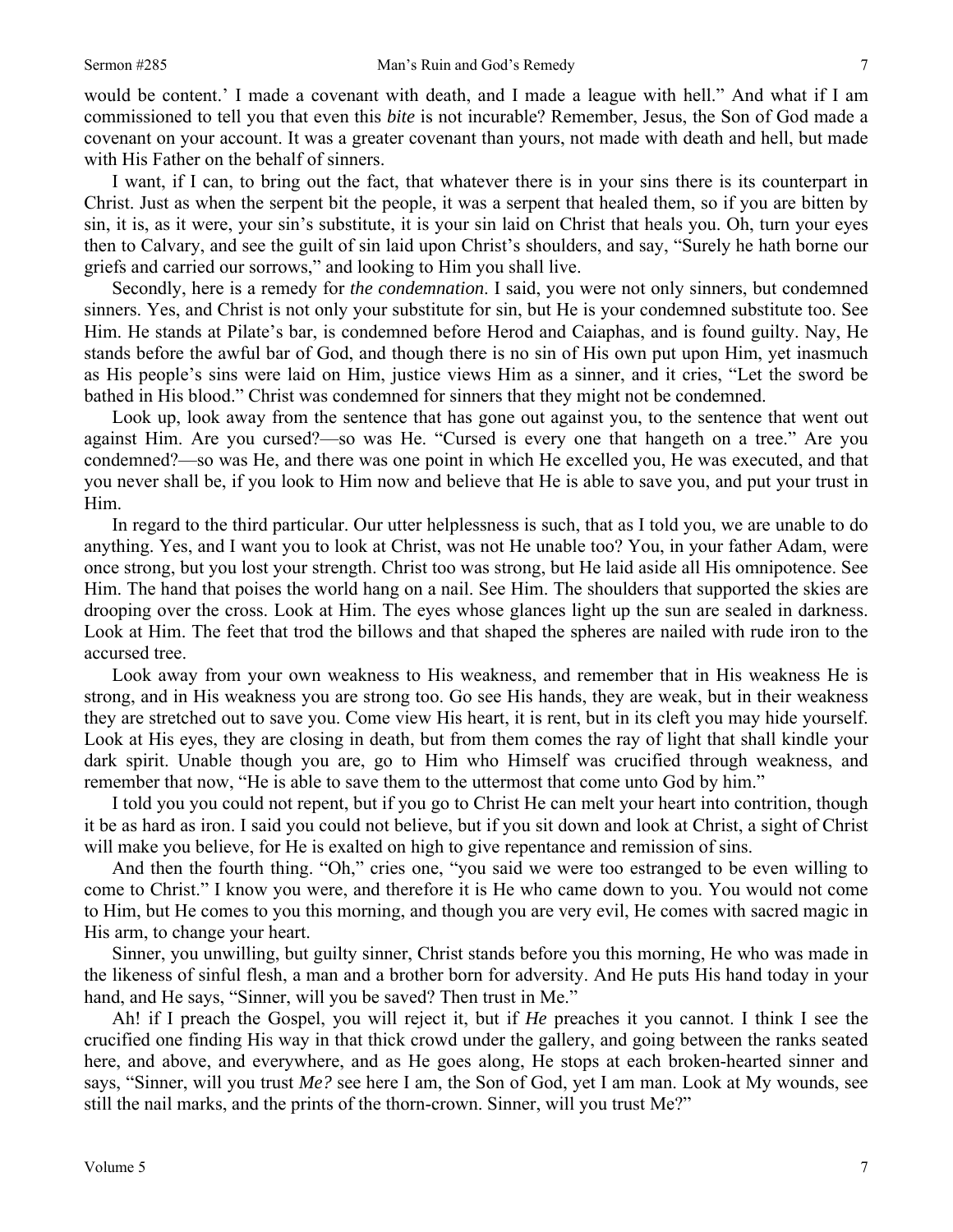And while He says it, He graciously works in you the grace of faith. But are there any who looking Him in the face, can reply, "You crucified one we cannot trust You, our sins are too great to be forgiven"? Oh, nothing can grieve Him so much as to tell Him that. You think that you are humble, you are proud, despising Christ while you think you are despising yourself.

And is there one in all this great assembly who says, "This is all twaddle, I care not to hear such preaching as this"? Nay, I do not ask you to care for what I speak, but Jesus the Crucified One is standing by your side, and He asks you, "Sinner, have I ever done anything to offend you, have I ever done you a displeasure? What hurt have you ever suffered at My hands? Then why do you persecute your wife for loving Me—then why hate your child for loving one that did you no hurt? Besides," saith He, and He takes the veil from His face, "did you ever see a face like this? It was marred by suffering for men—for men who hate Me too, but whom I love. I need not have suffered. I was in My Father's house, happy and glorious, love made Me come down and die. Love nailed Me to the tree, and now will you spit in My face after that?"

"No," said a young man to me this last week, "I found it hard to love Christ, but," said he, "once upon a time I thought 'Well, if Christ never died for me and never loved me, yet I must love Him for His goodness in dying for other people.'" And I think if you did but know Christ, you must love Him.

You would say to Him, "You dear, You suffering man, did You endure all this for those who did hate You? did You die for those that murdered You? did You shed Your blood for those who drew it from Your veins with cursed iron? did You dive into the depths of the grave that You might lift out rebellious ones who scorned You and would have none of You? Then, dissolved by Your goodness I fall before Your feet and I weep. My soul repents of sin—I weep—Lord accept me, Lord have mercy upon me."

Did you think I have run away from my point? So I had, but I have brought you back to it. You know I was to show that Christ could overcome our depravity. And He has done it in some of you while I have been speaking. You hated Him, but you do not hate Him now. It may be, you said you would never trust Him, but you do trust Him now. And if God has done this in your heart, this is the true end of preaching, the best way of keeping to the subject is for the subject to be brought home to the heart.

Ah! dear hearers, I wish I had a better voice this morning. I wish I had more earnest tones and a more loving heart, for I do feel when I am preaching about Christ, that I am a poor dauber. When I want to paint Him so beautifully, I am afraid you will say of Him, He is not lovely! No, no, it is my bad picture of Him, but He is lovely.

Oh! He is a loving Lord. He has bowels of compassion, He has a heart brimful of tenderest affection, and He bids me tell you—and I do tell you that—He bids me say, "This is a faithful saying and worthy of all acceptation, that Jesus Christ came into the world to save sinners of whom I am chief." And He bids me add His kind invitation, "Come unto me all ye that are weary and heavy laden, and I will give you rest; take my yoke upon you and learn of me, for I am meek and lowly in heart, and ye shall find rest to your souls."

Do not believe what the devil tells you. He says that Christ is not ready to forgive, oh! He is more willing to forgive then you are to be forgiven. Do not believe your heart when it says, that Christ will shut you out, and will not pardon you, come and try Him, come and try Him, and the first one that is shut out, I will agree to be shut out with him. The first soul that Christ rejects after it has put its trust in Him—I risk my soul's salvation with that man. It cannot be. He never was hard-hearted yet, and He never will be.

Only believe, and may He Himself help you to believe. Only look to Him, and may He Himself open your eyes and enable you to look, and this shall be a happy morning, for though I may have spoken feebly, as I am too conscious I have, God will have worked powerfully, and unto Him shall be the glory for ever and ever. Amen.